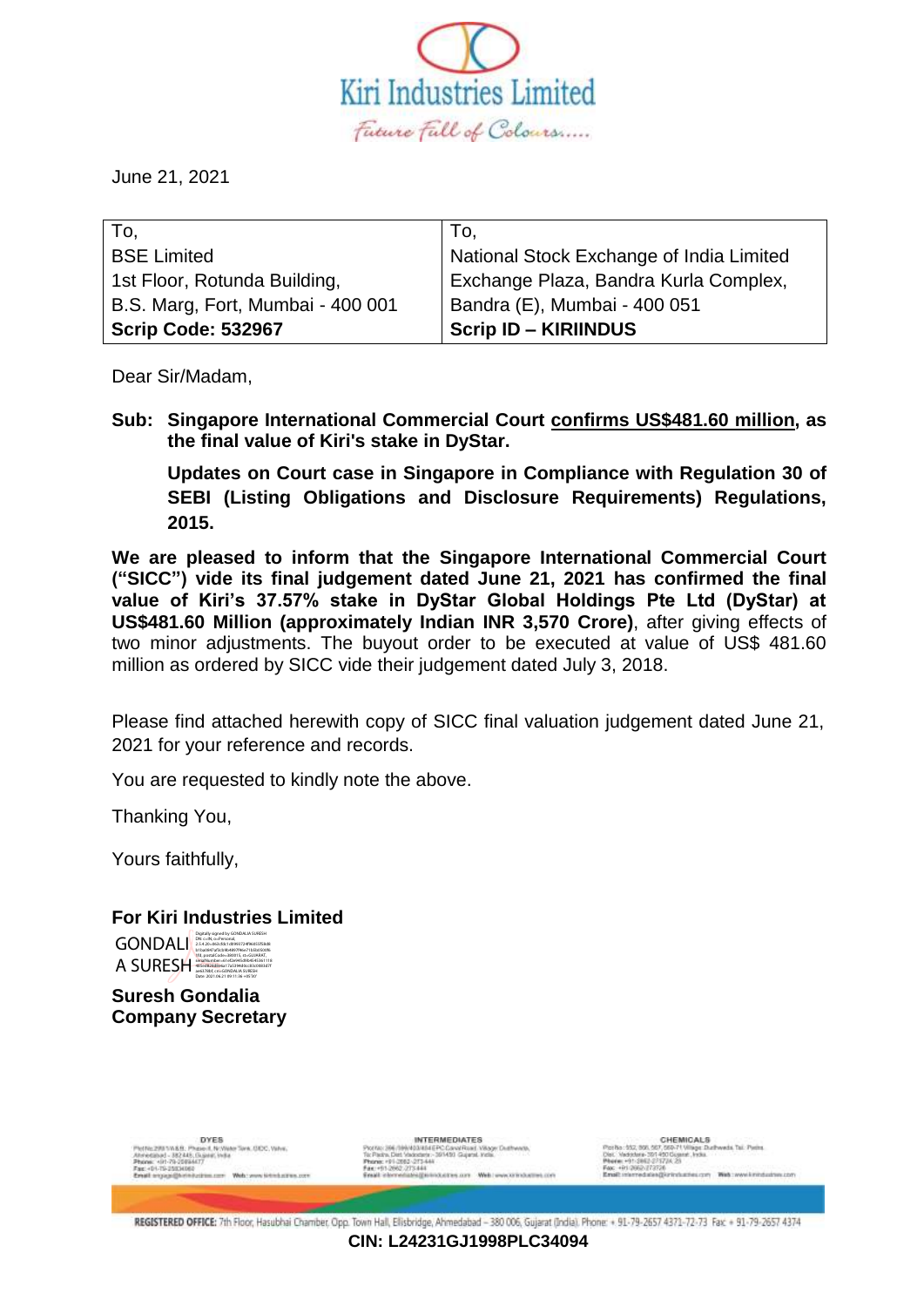### **IN THE SINGAPORE INTERNATIONAL COMMERCIAL COURT OF THE REPUBLIC OF SINGAPORE**

# **[2021] SGHC(I) 6**

Suit No 4 of 2017

Between

Kiri Industries Ltd

… *Plaintiff*

And

- 
- (1) Senda International Capital Ltd
- (2) DyStar Global Holdings (Singapore) Pte Ltd

… *Defendants*

# **JUDGMENT**

[Companies] — [Shares] — [Valuation of shares]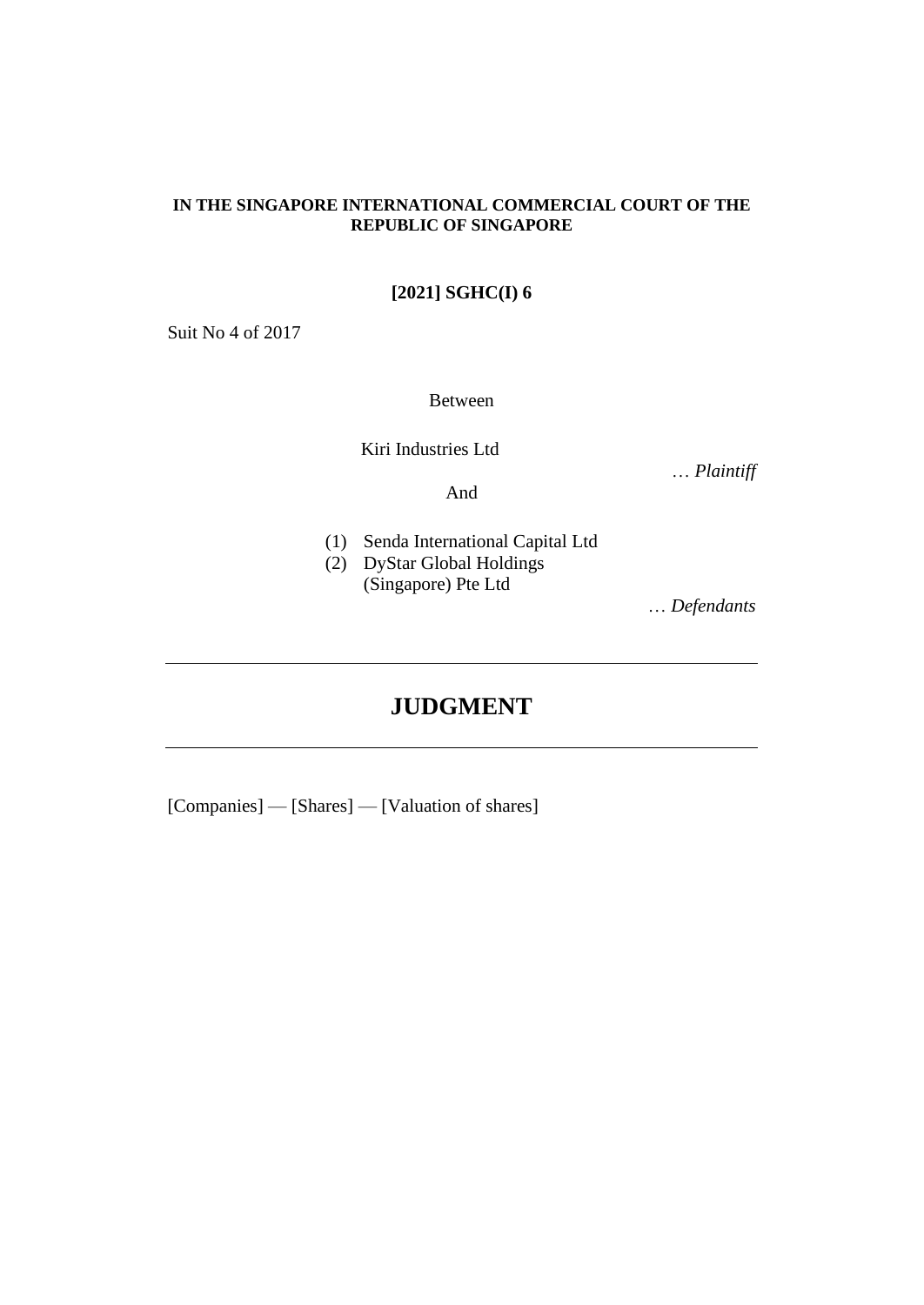# **TABLE OF CONTENTS**

| THE FINAL VALUATION OF KIRI'S SHARES IN DYSTAR 1 |
|--------------------------------------------------|
|                                                  |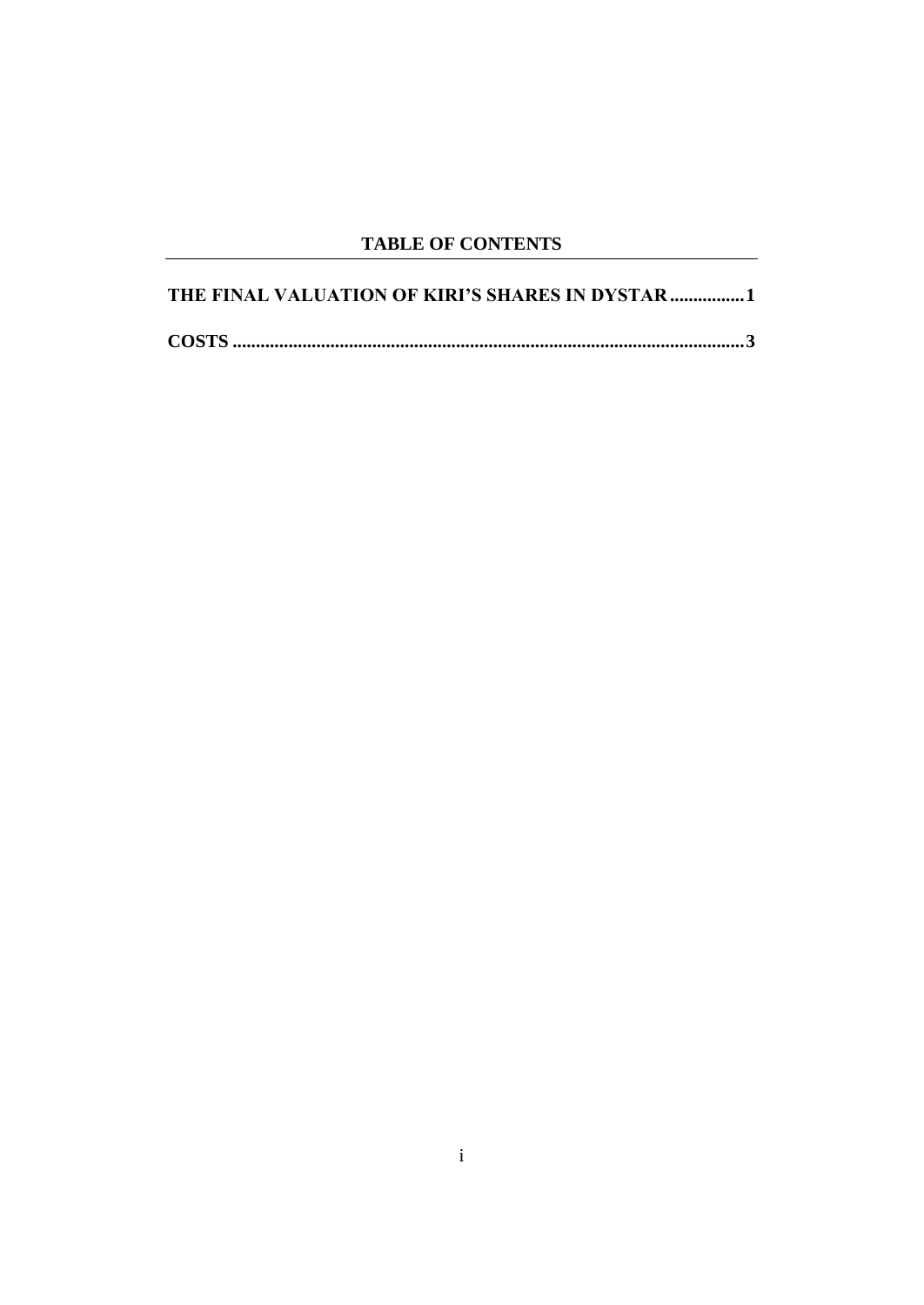**This judgment is subject to final editorial corrections approved by the court and/or redaction pursuant to the publisher's duty in compliance with the law, for publication in LawNet and/or the Singapore Law Reports.**

# **Kiri Industries Ltd v Senda International Capital Ltd and another**

### **[2021] SGHC(I) 6**

Singapore International Commercial Court — Suit No 4 of 2017 Kannan Ramesh J, Roger Giles IJ and Anselmo Reyes IJ 16 June 2021

21 June 2021 **July 2021** 

# **Kannan Ramesh J (delivering the judgment of the court):**

### **The final valuation of Kiri's shares in DyStar**

1 This is our decision on the final value of the 37.57% shareholding of Kiri Industries Ltd ("Kiri") in DyStar Global Holdings (Singapore) Pte Ltd ("DyStar"). Our decision herein is the culmination of the following judgments:

(a) On 3 July 2018, in *DyStar Global Holdings (Singapore) Pte Ltd v Kiri Industries Ltd and others and another suit* [2018] 5 SLR 1 (the "*Main Judgment*"), we held (i) at [281(a)] that Senda International Capital Ltd ("Senda") was to purchase Kiri's 37.57% shareholding in DyStar ("Kiri's shares") based on a valuation to be assessed, and (ii) at [281(b)] that Kiri's shares were to be valued as at the date of the *Main Judgment*, *ie*, 3 July 2018 ("the valuation date"). Our findings in the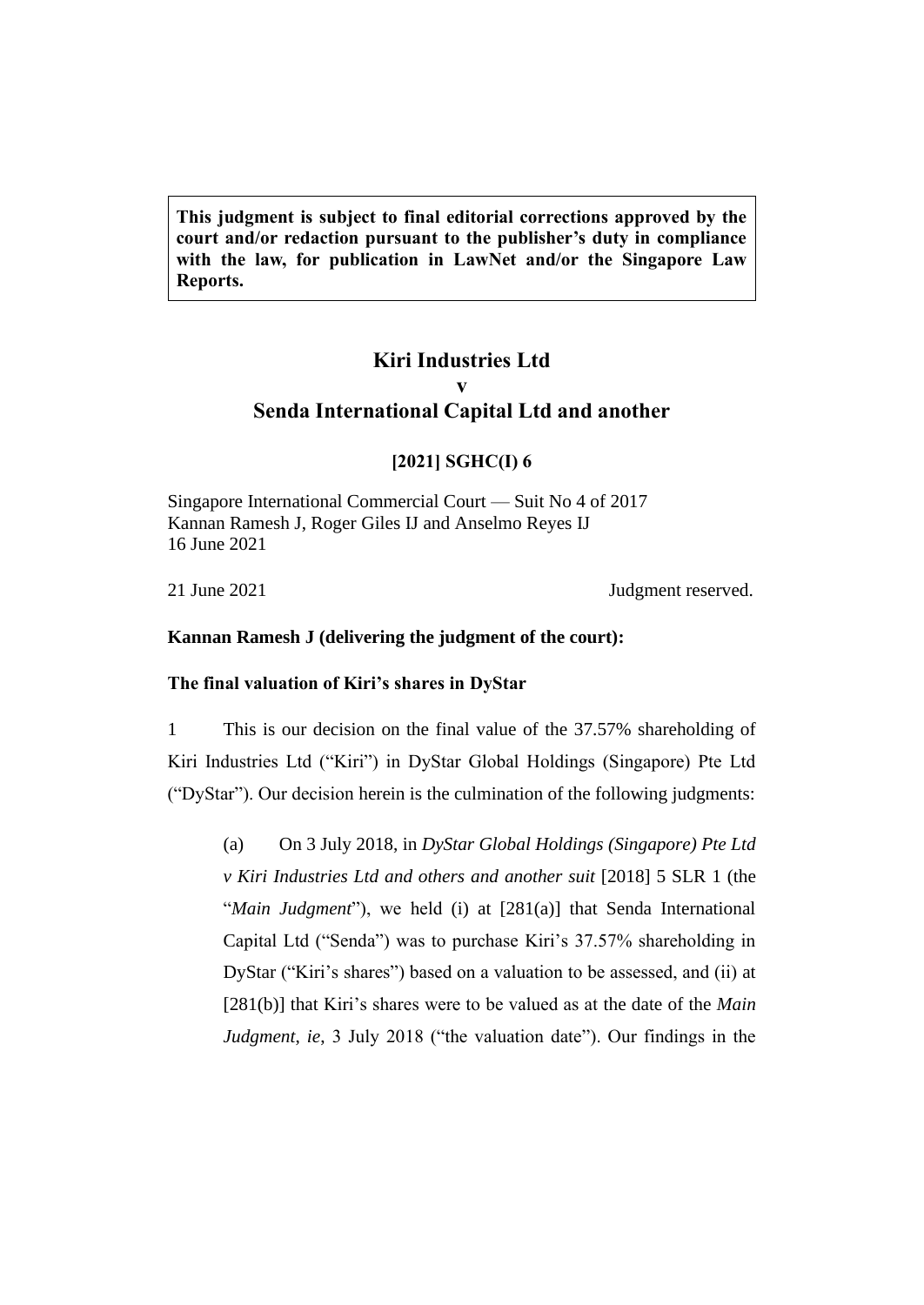*Main Judgment* were upheld on appeal in *Senda International Capital Ltd v Kiri Industries Ltd and others and another appeal* [2019] 2 SLR 1.

(b) On 12 March 2019, in *Kiri Industries Ltd v Senda International Capital Ltd and another* [2019] 4 SLR 1, we held, *inter alia,* that no minority discount for lack of control should be applied to the valuation of Kiri's shares. This decision was upheld on appeal in *Senda International Capital Ltd v Kiri Industries Ltd and others* [2020] 2 SLR 1.

(c) On 21 December 2020, in *Kiri Industries Ltd v Senda International Capital Ltd and another* [2020] SGHC(I) 27 (the "*Valuation Judgment*"), we provided an interim valuation of DyStar. We found DyStar's equity value to be US\$1,636m as at the valuation date, subject to further adjustments (the *Valuation Judgment* at [156] and [312]). Nine issues remained outstanding, pertaining to the adjustments to be made to DyStar's interim valuation.

(d) On 17 March 2021, in an oral judgment, we addressed the issues of (i) pre-judgment interest, and (ii) the relief to which Kiri would be entitled if Senda failed to comply with the buy-out order made in [281(a)] of the *Main Judgment*.

(e) On 3 June 2021, in *Kiri Industries Ltd v Senda International Capital Ltd and another* [2021] SGHC(I) 2 (the "*Valuation Judgment No 2*"), we addressed the nine outstanding adjustments to be made to DyStar's interim valuation. The parties' experts were directed to tender an agreed calculation for DyStar's final valuation based on our findings (*Valuation Judgment No 2* at [69]).